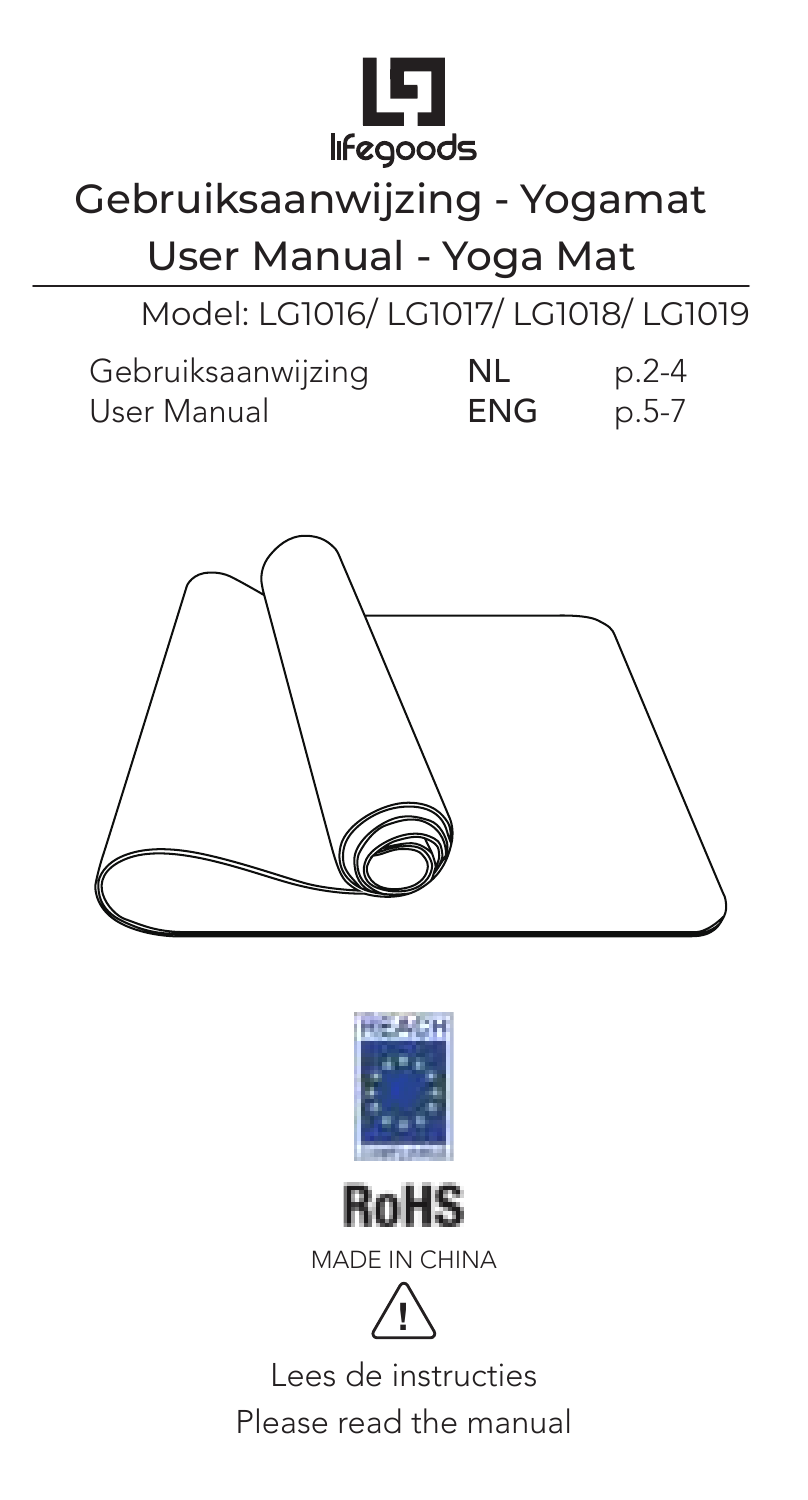## **Introductie**

- Bedankt dat je hebt gekozen voor één van onze LifeGoods producten. Volg te allen tijde de veiligheidsvoorschriften voor veilig gebruik. Mochten er vragen zijn over het product, neem dan contact met ons op via email: service@lifegoods.nl
- De LifeGoods Yogamat is gemaakt van eco-vrien- delijk materiaal en is latexvrij en PVC-vrij. Uitgerust met een antisliplaag voor optimale grip. Met een dikte van 0,6 mm voor extra comfort en ondersteuning. Licht van gewicht en inclusief draagriem, zodat je hem makkelijk mee kan nemen.

#### **Waarschuwingen en Veiligheidsinstructies**

Let erop dat het verpakkingsmateriaal niet in handen komt van kinderen. Zij kunnen erin stikken! **!** Lees voor gebruik de gebruiksaanwijzing aandachtig door en bewaar deze goed! **!**

- De Yogamat is ontworpen en bedoeld voor privégebruik. -
- Gebruik de Yogamat niet voor commerciële doeleinden. -
- Pas op met springen of andere bewegingen waarbij je kan vallen of de mat kan verschuiven. Deze kunnen verwondingen of letsel veroorzaken.
- Laat kinderen of mensen met een fysieke of mentale beperking alleen gebruik maken van de Yogamat en de draagriem als er een toezichthouder bij is, die verantwoordelijk is voor de veiligheid van de gebruiker.
- Let op: de yogamat en de draagriem kunnen een risico op verstikkingsgevaar vormen voor kinderen en huisdieren!
- Raadpleeg voor gebruik een arts als je: Zwanger bent; Blessures hebt; Een aandoening hebt die verergert kan worden door beweging. Stop met gebruik als je duizelingen, pijn of ongemak ervaart.
- Let op met stretchen en bewegen: doe altijd een warming-up en overbelast jezelf niet.
- Houd de mat uit de buurt van hittebronnen. -

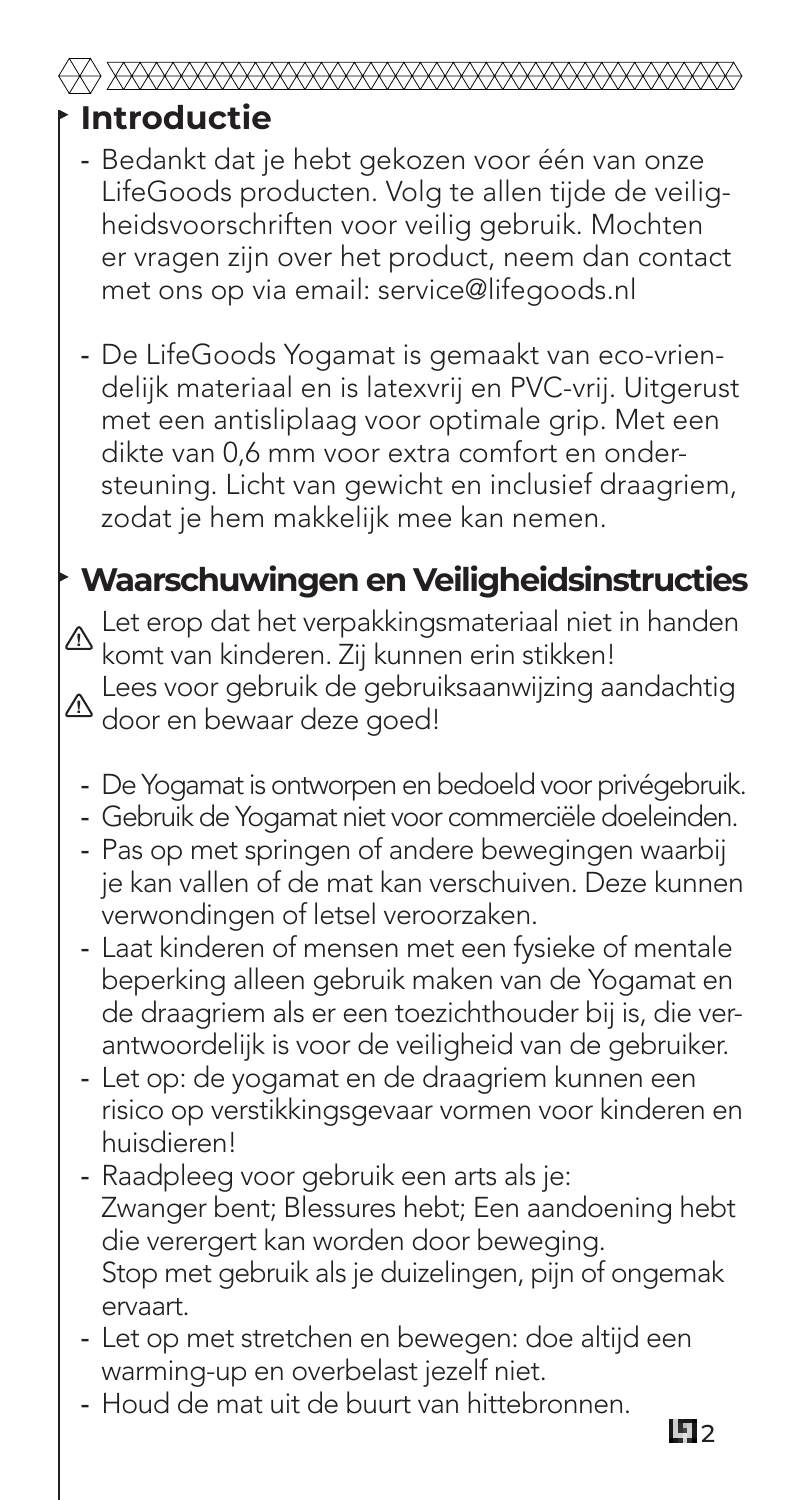## **Inhoud Verpakking**

LifeGoods Yogamat -

Model LG1016 EAN 8720195250791 (zwart/groen) Model LG1017 - EAN 8720195250807 (zwart/grijs) Model LG1018 - EAN 8720195250814 (paars/roze) Model LG1019 - EAN 8720195250821 (lichtblauw/blauw)

#### Bijgevoegde accessoires

- 1x Draagriem - 1x Handleiding

#### 

#### **Producteigenschappen**

- Grootte: 183,00 x 61,00 x 0,6 cm -
- Gewicht: 0,83 kg -
- Kleur: Zwart/groen, zwart/grijs, paars/roze, licht- blauw/blauw
- Materiaal: eco-vriendelijk TPE -
- Latexvrij -
- PVC-vrij -
- Antislip -
- Sweat proof -
- Optimale ondersteuning -

#### (R) XXXXXXXXXXXXXXXXXXXXXXXXXXXXXXXXX

## **Onderhoud en Opslag**

Maak de Yogamat één keer per week schoon, of wanneer nodig. Gebruik een vochtige doek met zeepsop of twee koppen water gemengd met vier druppels wasmiddel om de Yogamat te reinigen. Droog de mat af met een schone doek. Stop de mat niet in de droger of wasmachine. Rol de mat op met het logo naar buiten en bewaar hem op een droge, schone plek en niet in extreem hoge of lage temperaturen of voor een langere periode in de volle zon. Dit kan de mat uitdrogen.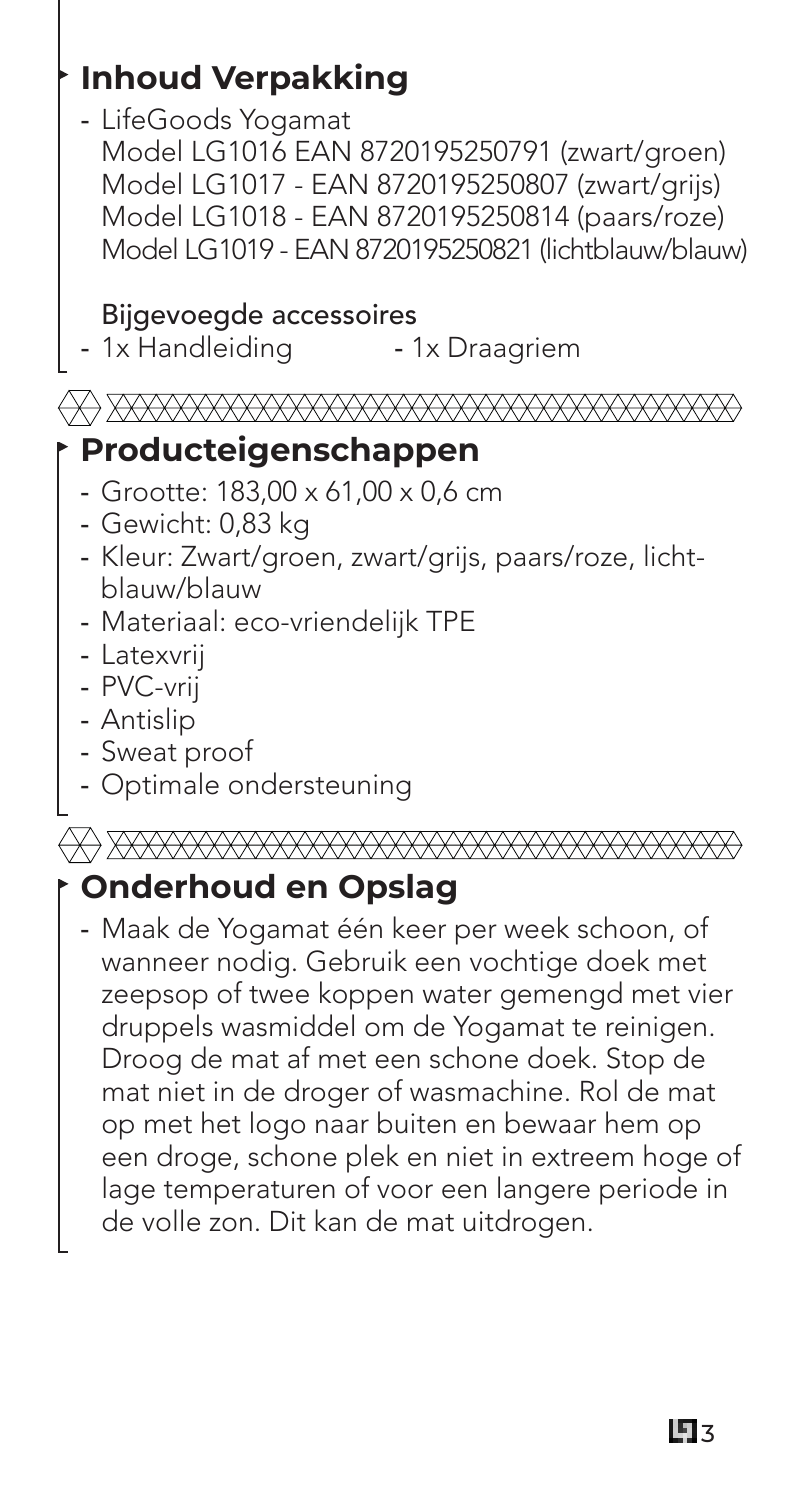#### **Weggooien - Recyclen**

Denk aan het milieu en lever een bijdrage aan een schonere leefomgeving! Gooi de yogamat aan het einde van zijn levensduur niet weg met het normale huisvuil, maar lever het in op een door de overheid aangewezen inzamelpunt om het te laten recyclen.

## **Service en Garantie**

- Indien je service of informatie nodig hebt omtrent je product, schroom dan niet en stuur een e-mail naar service@lifegoods.nl

Wij verlenen 2 jaar garantie op onze producten. De klant dient een aankoopbewijs te kunnen tonen en de garantie dient binnen een periode van 2 jaar na de aankoopdatum geldend worden gemaakt. Let op de garantie geldt niet: bij schade veroorzaakt door onjuist gebruik of reparatie; voor aan slijtage onderhevige onderdelen; voor gebreken waarvan de klant bij aankoop op de hoogte was; bij defecten door eigen schuld van de klant, bij schade door derden.



#### **Disclaimer**

Veranderingen onder voorbehoud; specificaties kunnen veranderen zonder opgaaf van redenen. -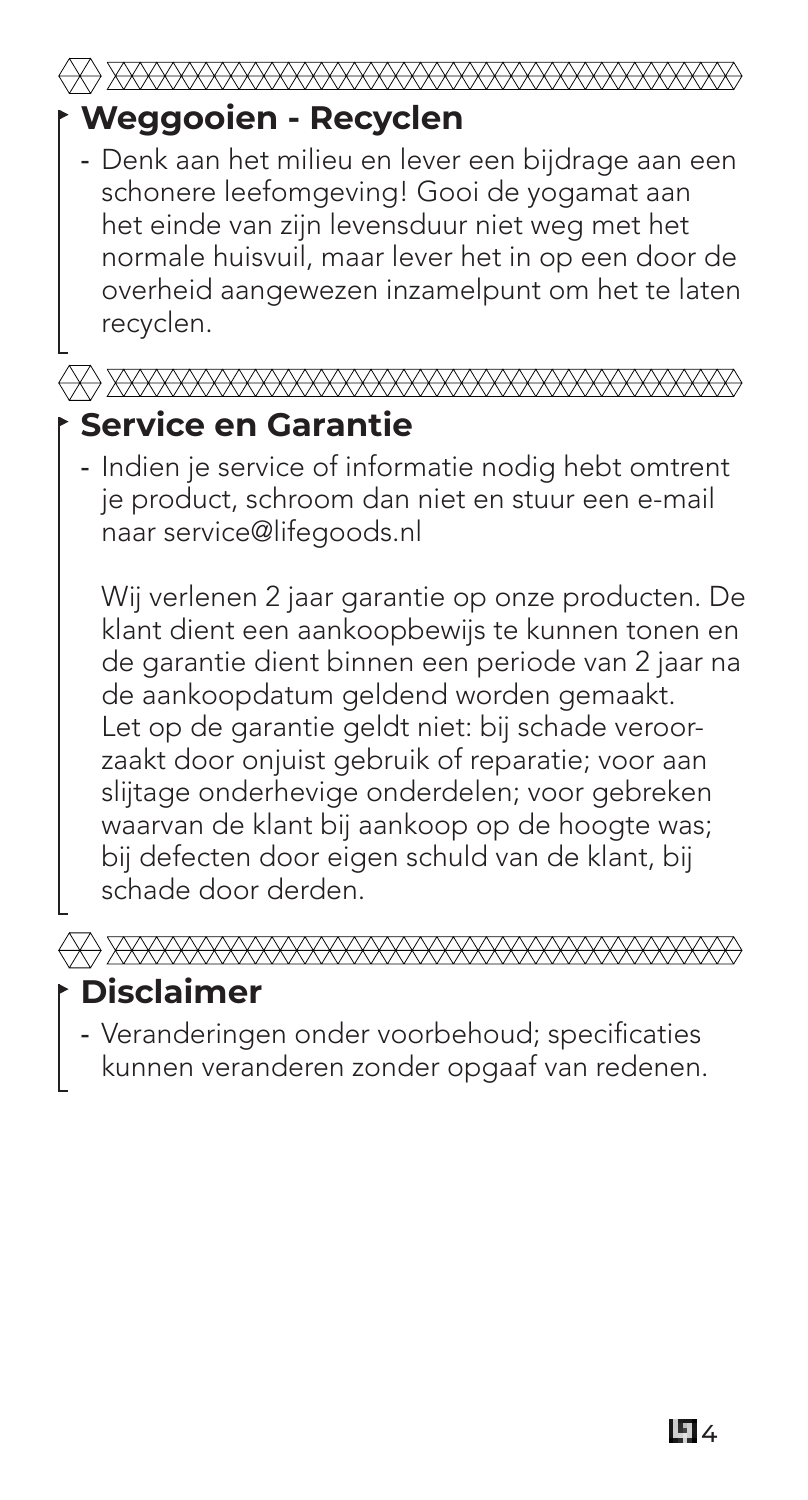#### **Introduction**

#### Thank you for choosing our LifeGoods product! - Please always follow the instructions for safe usage. If you have any questions about the product or experience any problems, please contact us by email: service@lifegoods.nl

The LifeGoods Yoga Mat is made from eco-friendly material and is completely latex and PVC free. Equipped with an anti-slip layer to ensure optimal grip. The mat has a thickness of 0,6 mm and provides extra comfort and support. Lightweight and including a carrying strap, so you can take your mat with you, wherever you go!

## **Warnings and Safety Instructions**

Please ensure that the packaging is kept out of the reach of children! Risk of suffocation! **!**

Make sure to keep this user manual. Read the manual carefully before using your LifeGoods Yoga Mat! **!**

- The Yoga Mat is designed and intended for private, -
- non-commercial use only. -
- Be cautious when jumping or making movements that can cause you to fall or the mat to slip, to avoid injuries.
- Children and persons with physical, sensory or mental disabilities should ONLY use the Yoga Mat and Carrying Strap when they are supervised by a person responsible for their safety.
- Caution: the Yoga Mat and Carrying Strap pose a risk of suffocation for children and pets. Consult a physician before using your Yoga Mat if you: Are pregnant; Have any injuries; Have a condition that could worsen if you exercise.
- Stop using the Yoga Mat if you experience dizziness, pain, or discomfort.
- Be cautious when stretching and moving: always do a warm-up and do not overstretch or strain your muscles.
- Keep the Yoga Mat away from heat sources.

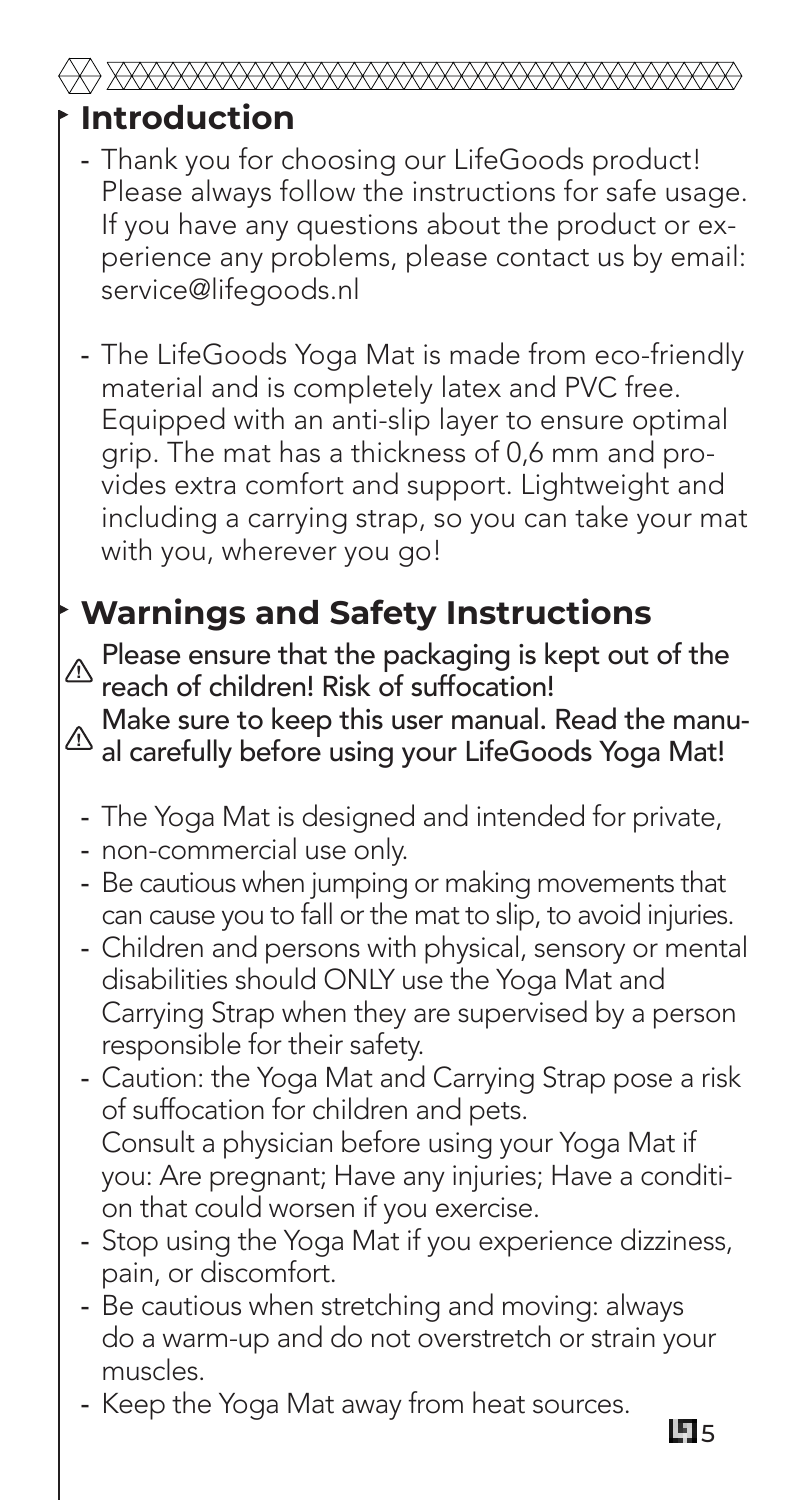

the mat in the washing machine or dryer. After use, roll up the mat with the logo turned outwards and store it in a dry, clean space. Do not store the mat in extreme high or low temperatures, or in direct sunlight for an extended period of time. This might dry out the mat.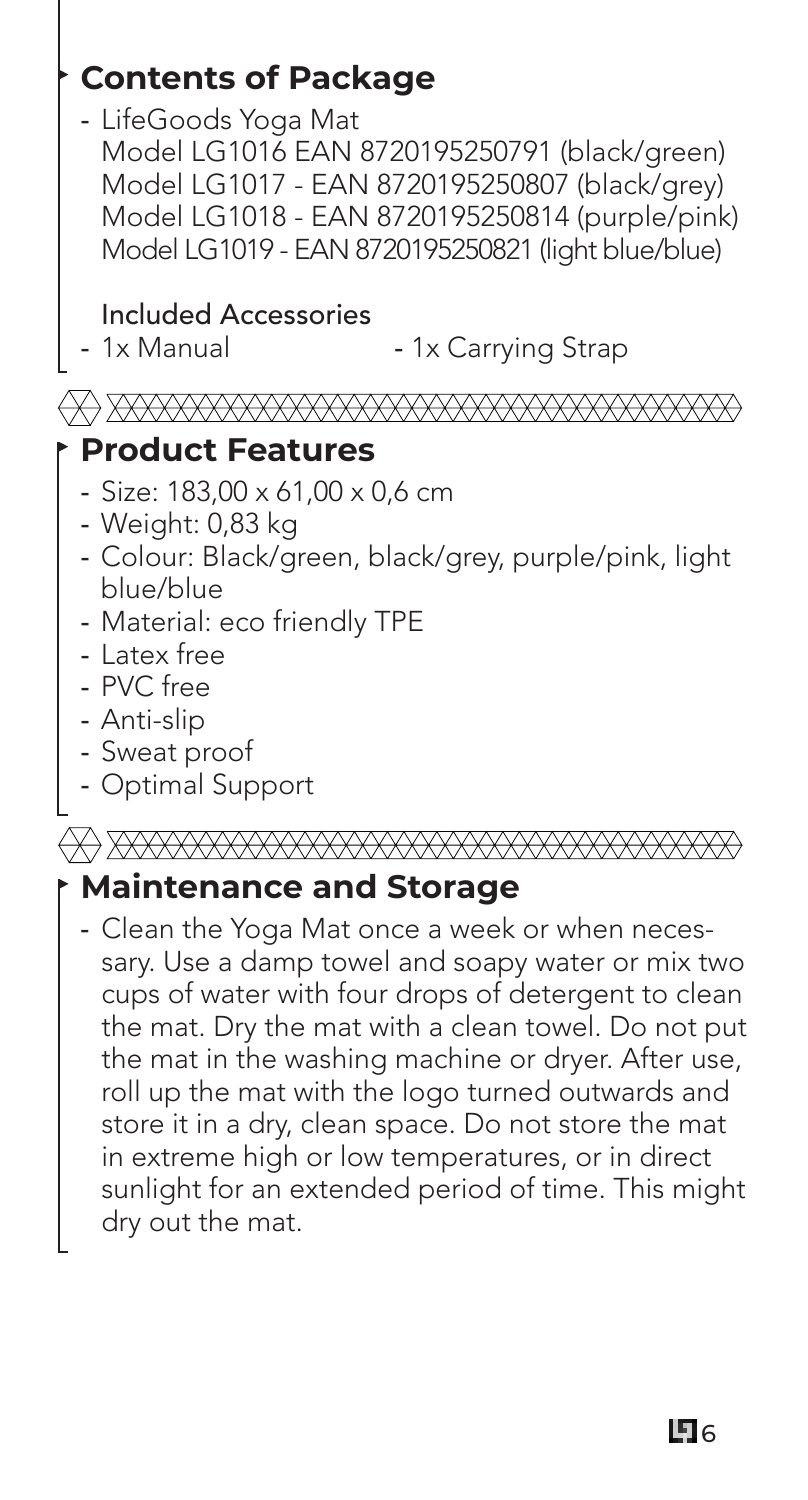#### **Disposal - Recycle**

Contribute to a cleaner living environment! Do not dispose of the Yoga Mat with the household waste. For proper recycling, please take these products to a designated collection point. Please contact your local authority or your household waste disposal service for further details of your nearest designated collection point.

# 

## **Service and Warranty**

- If you need service or information regarding your product, please contact the LifeGoods Customer Support at service@lifegoods.nl

LifeGoods provides a 2 year warranty on its products. To obtain service during the warranty period, the product needs to be returned with a proof of purchase. Product defects have to be reported within 2 years from the date of purchase. This warranty does not cover: damages caused by misuse or incorrect repair; parts subject to wear; defects that the customer was aware of at the time of purchase; damages or defects caused by customer neglect; damages or defects caused by third parties.

#### **Disclaimer**

Changes reserved; specifications are subject to change without stating grounds for doing so.